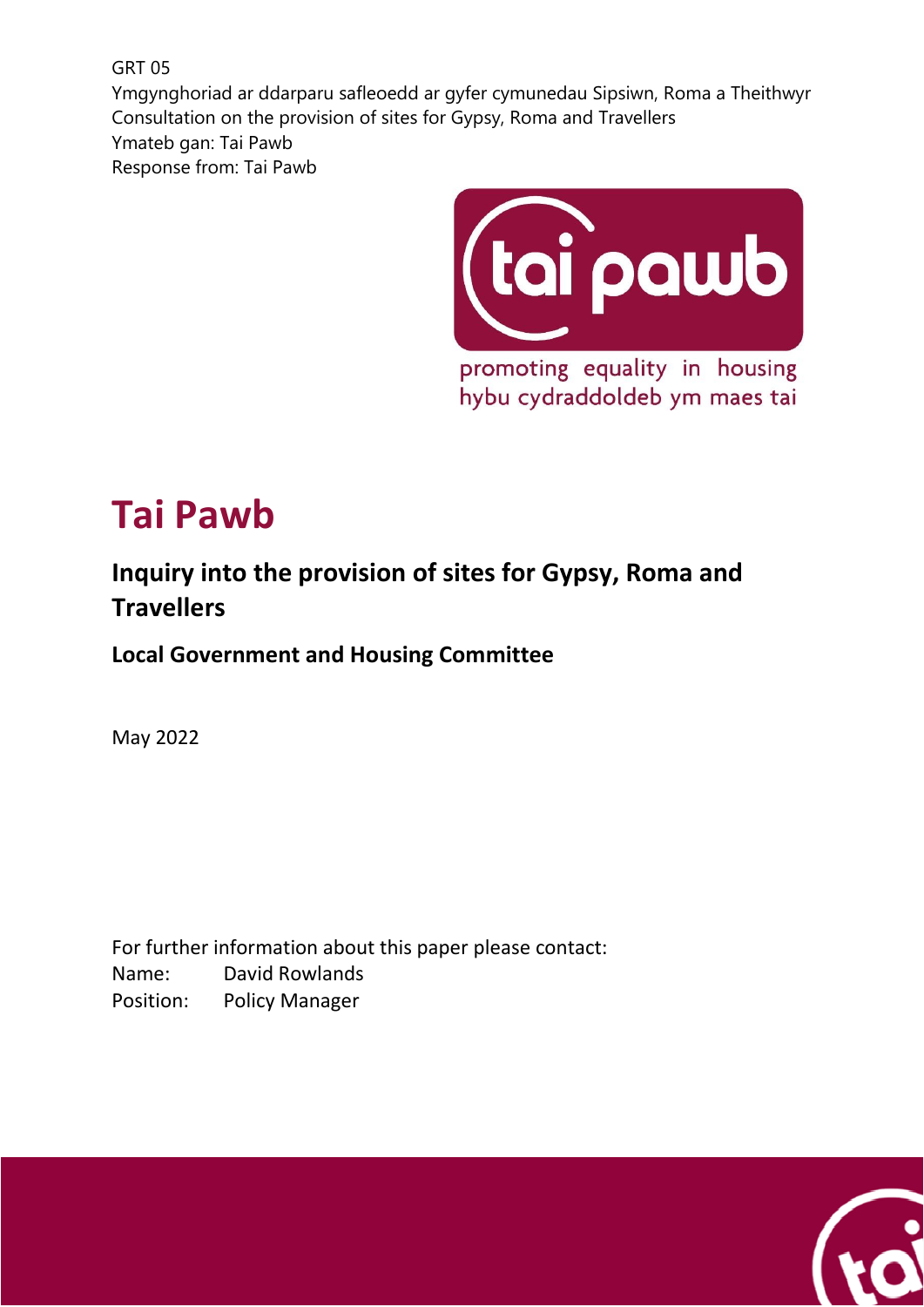

#### **Who we are**

Tai Pawb (housing for all) is a registered charity and a company limited by guarantee. Our vision is a "Wales where everyone has the right to a good home." We operate a membership system which is open to local authorities, registered social landlords, third (voluntary) sector organisations, other housing interests and individuals.

# **What we do**

Tai Pawb works closely with the Welsh Government and other key partners on national housing strategies and key working groups, to ensure that equality is an inherent consideration in national strategic development and implementation. The organisation also provides practical advice and assistance to its members on a range of equality and diversity issues in housing and related services, including QED – the equality and diversity accreditation for the housing sector. We are also part of a coalition called "[Back the Bill](https://www.taipawb.org/policy-influencing/backthebill/)", which seeks to establish the legal right to adequate housing for **all citizens** in Wales.

For further information visit: **[www.taipawb.org](http://www.taipawb.org/)**

Charity registration no. 1110078 Company No. 5282554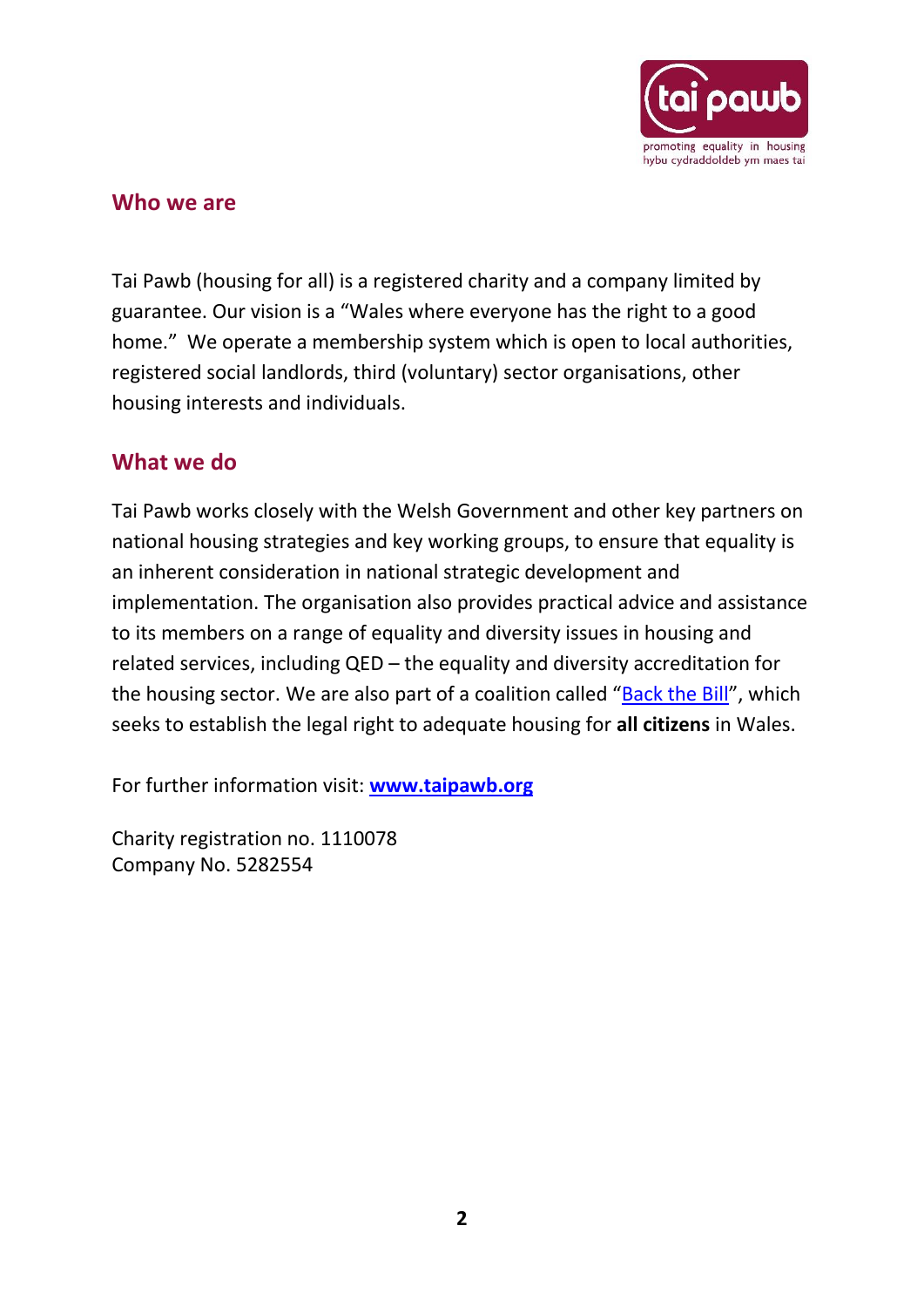

# **Introduction**

*"There is not enough accommodation for all the Gypsy and Travellers in Wales; there are lots of Gypsies in Wales that now live in houses but wish they could live in a Trailer. There needs (to be) more sites built in the whole of Wales." TGP Cymru, Wales Race Equality Action Plan*

Tai Pawb is pleased to be offered the opportunity to contribute to the Local Government and Housing Committee's inquiry into the provision of sites for Gypsy, Roma and Travellers. In recent months, we have become increasingly concerned at the policy direction in relation to UK Government's consultation on the Human Rights Act Reform and The Police, Crime, Sentencing and Courts Act which will penalize Gypsy, Roma and Travellers way of life. Combined with a historic lack of appropriate sites in Wales, we welcome the timing of this inquiry.

Our response is based on conversations with stakeholders and observations from the Wales Race Equality Action Plan. While not a specialist organisation for Gypsy, Roma or Travellers, our response is based on our expertise tackling social injustice and inequality in housing.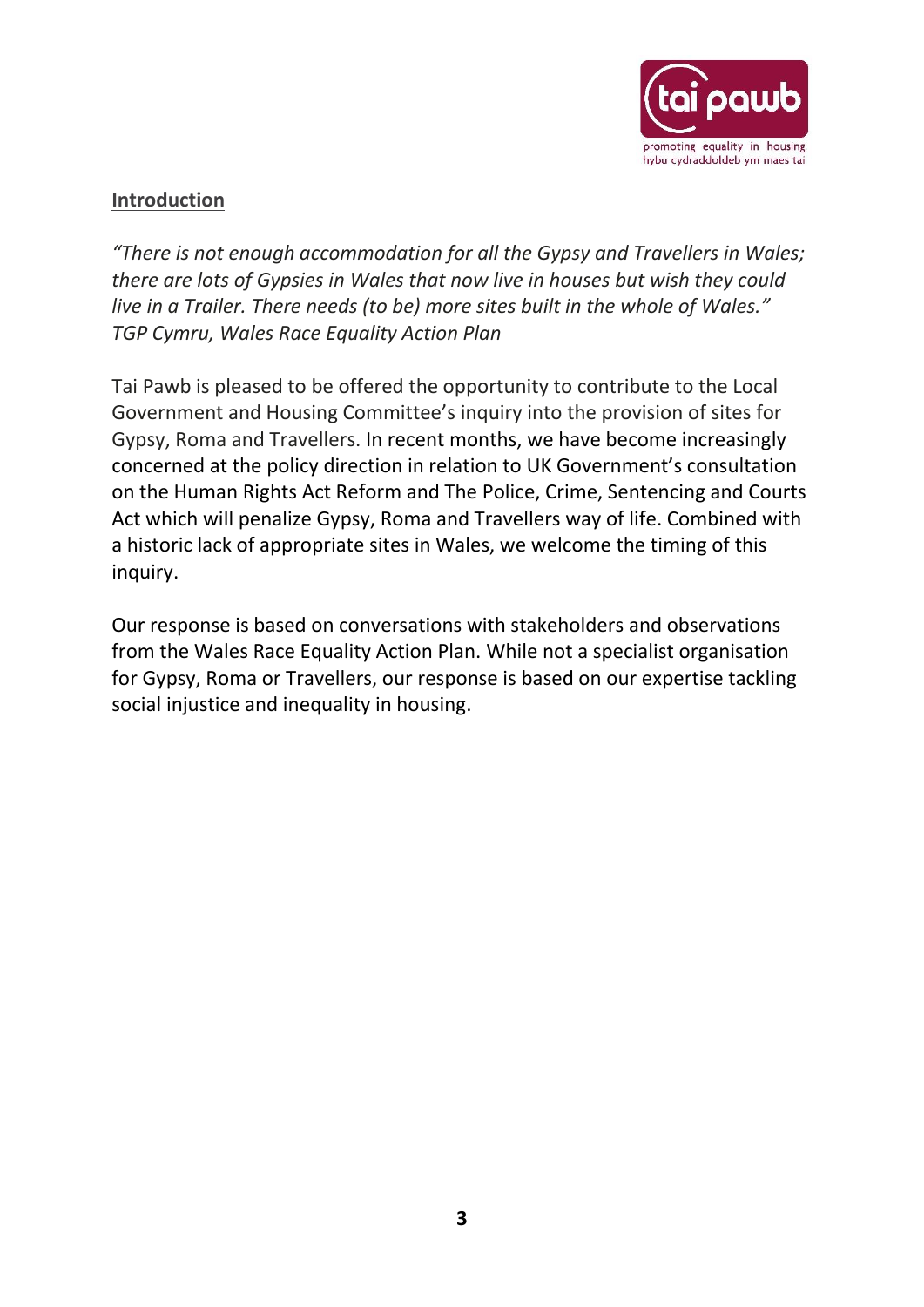

# **1) The current statutory and policy framework**

- 1.1 [Part Three of the Housing \(Wales\) Act 2014](https://www.legislation.gov.uk/anaw/2014/7/part/3) places a legal obligation and brought back a statutory duty (repealed by the CJPOA 1994) on local authorities in Wales to both assess (S 101) and provide (S103) for residential and transit provision for Gypsies and Travellers residing in or resorting to its area.
- 1.2 This makes clear the commitment to provide permanent sites so that Gypsy and Traveller families have access to a legal place to station their vehicles, have secure, quality accommodation that enables them to access facilities, health, education, and work whilst living in traditional extended family groups. It also makes clear that transit provision is necessary 'in order to provide a route for Gypsies and Travellers to maintain a nomadic way of life,' a right enshrined in [Article 8 of the](https://www.equalityhumanrights.com/en/human-rights-act/article-8-respect-your-private-and-family-life)  [ECHR.](https://www.equalityhumanrights.com/en/human-rights-act/article-8-respect-your-private-and-family-life)

# **2) Implementation of the Framework**

- 2.1 While guidance on the provision of sites is clear, implementation of these duties is mixed. In **principle** most local authorities have signed up to this guidance and have regional protocols with the Welsh Police Forces but there is **no monitoring** to ensure that guidelines are properly and consistently implemented across Wales. There is a need for a **clearer duty** on local authorities to formalise and monitor these arrangements.
- 2.2 Despite the requirement for five yearly accommodation assessments overall data on how much progress has been made does not appear to have been collected following the introduction of the 2014 duty. Indeed, the last Wales-wide review was sixteen years ago (Niner 2006) meaning there is no accurate overall data on the shortfall of sites. The duty has also not led to **ANY** transit sites in Wales to date and there has been no accountability on the failure to meet the requirement.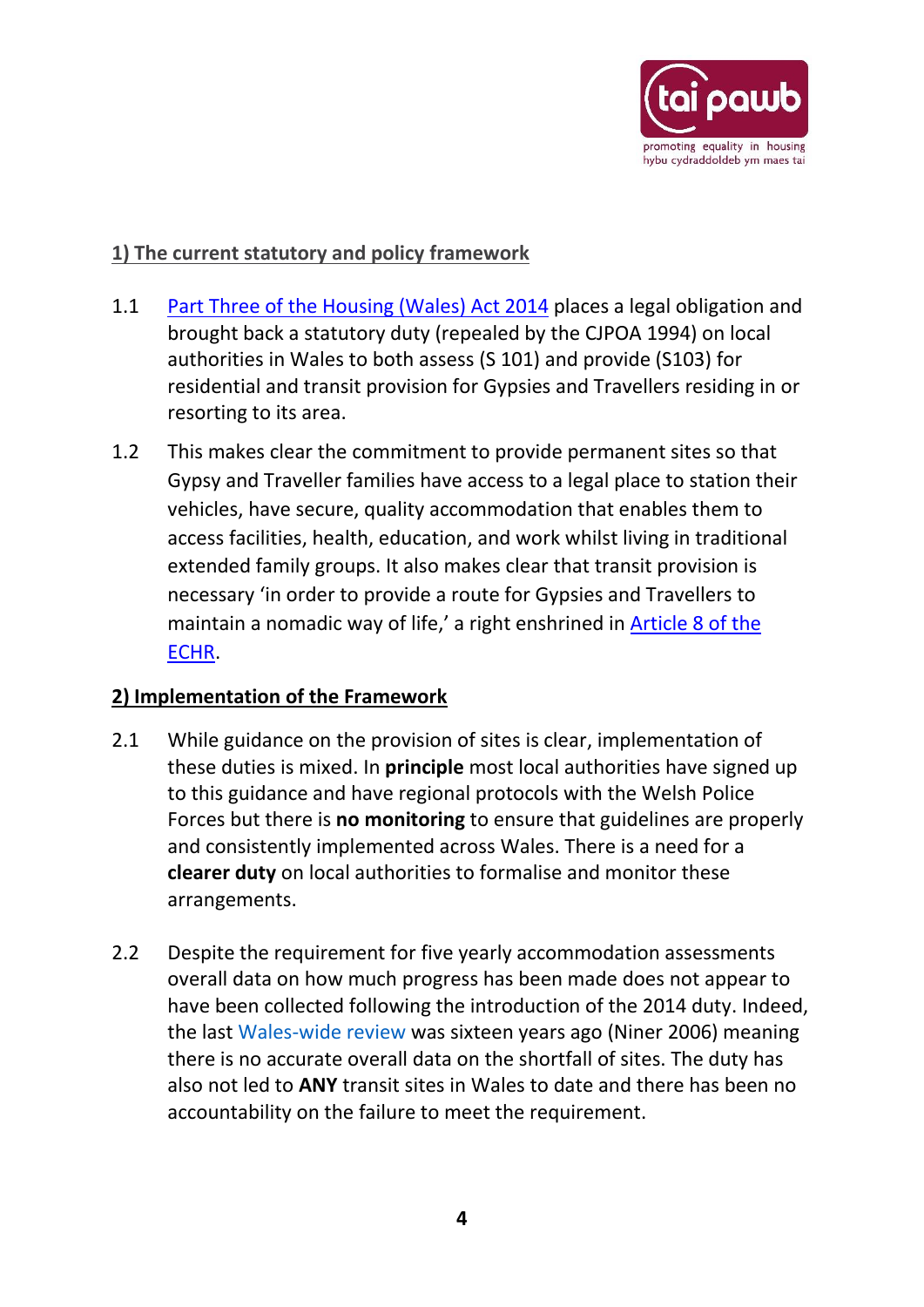

# **3) Part 4 of the Police, Crime, Sentencing and Courts Act**

- 3.1 Part 4 of this legislation includes making 'trespass with intent to reside' a criminal offence and gives authorities extra powers to seize vehicles – which in many cases are family homes or essential for work purposes – as well as impose fines and imprisonment.
- 3.2 We believe The Act with its tremendously broad scope represents one of the most serious threats to civil liberties in recent history. It infringes the European Convention on Human Rights, as incorporated in UK domestic law by the Human Rights Act 1998 and hands the police and the Home Secretary sweeping new powers to undermine Gypsy and Travellers' nomadic way of life.

#### **The impact of the Bill and a lack of sufficient provision**

3.3 Insufficient provision of either residential or transit sites for Gypsy, Roma and Traveller communities coupled with the implementation of this Act, will place many in an impossible situation. Part 4 as currently drafted, could result in families with no other legal place available to park their vehicle(s) resulting in the seizing of homes and possessions, rendering people without any of their domestic facilities, transport, or employment resources. This risks criminalization, driving families into poverty, homelessness, and increased demand on social care agencies at a time of unprecedented need with an under-resourced social care system.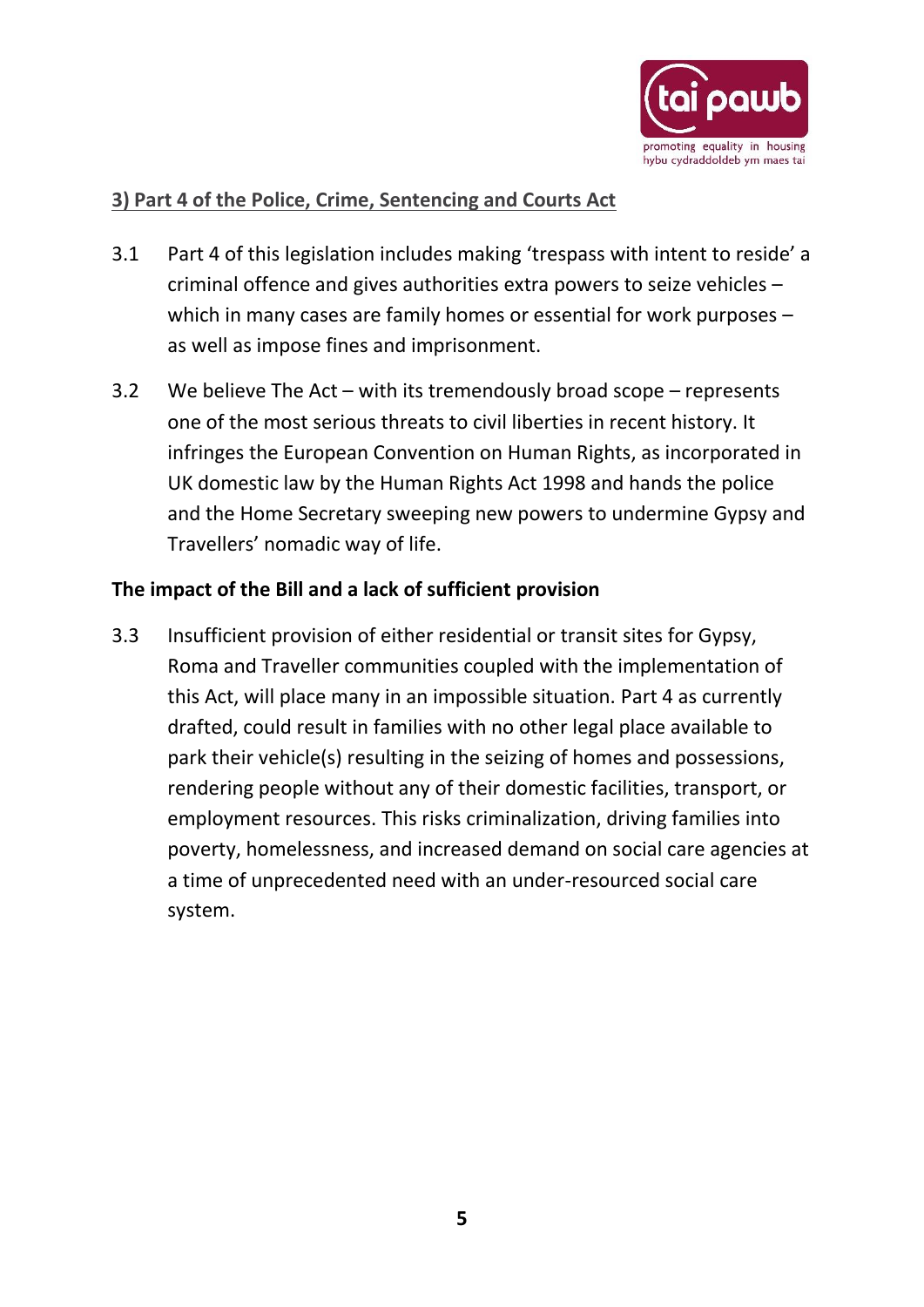

#### **Impact on children and young people**

3.4 [Wales' Rights of Children and Young Person's Measure](https://www.legislation.gov.uk/mwa/2011/2/contents) places a duty on Welsh Ministers when carrying out their functions to have due regard to the rights of children as set out under the [UNCRC.](https://www.unicef.org.uk/what-we-do/un-convention-child-rights/) Specifically, the 2014 Welsh duty to provide sites is a direct implementation of a long-standing recommendation by the Committee on the Rights of the Child to provide culturally appropriate accommodation.

The right to family life and to enjoy and practice culture and traditions of minority groups should not just be *respected* but *facilitated*. In our view these proposals are a clear violation of and in in breach of the following articles:

Article 2: The right to non-discrimination - this is targeted at Gypsies and Travellers, who include ethnic groups protected by the Equalities Act.

Article 3: The best interest of Children – the proposals seek to criminalise parents, seize children's homes rendering them potentially homeless and vulnerable to entering state care and further raising barriers to accessing health and education rights.

Article 30: A child belonging to such a minority shall not be denied the right, in a community with other members of his or her group, to enjoy his or her own culture, to progress and practice his or her own religion or language.

# **4) The need for change**

4.1 The introduction of the Police, Crime, Sentencing and Courts Bill will have grave consequences for Gypsy, Roma and Traveller Communities in Wales. But its implementation shines a light on a longer-term problem, the lack of appropriate accommodation sites for Gypsy, Roma and Traveller communities. While existing framework and policies in place should have delivered this, they have failed to provide the necessary accommodation needs.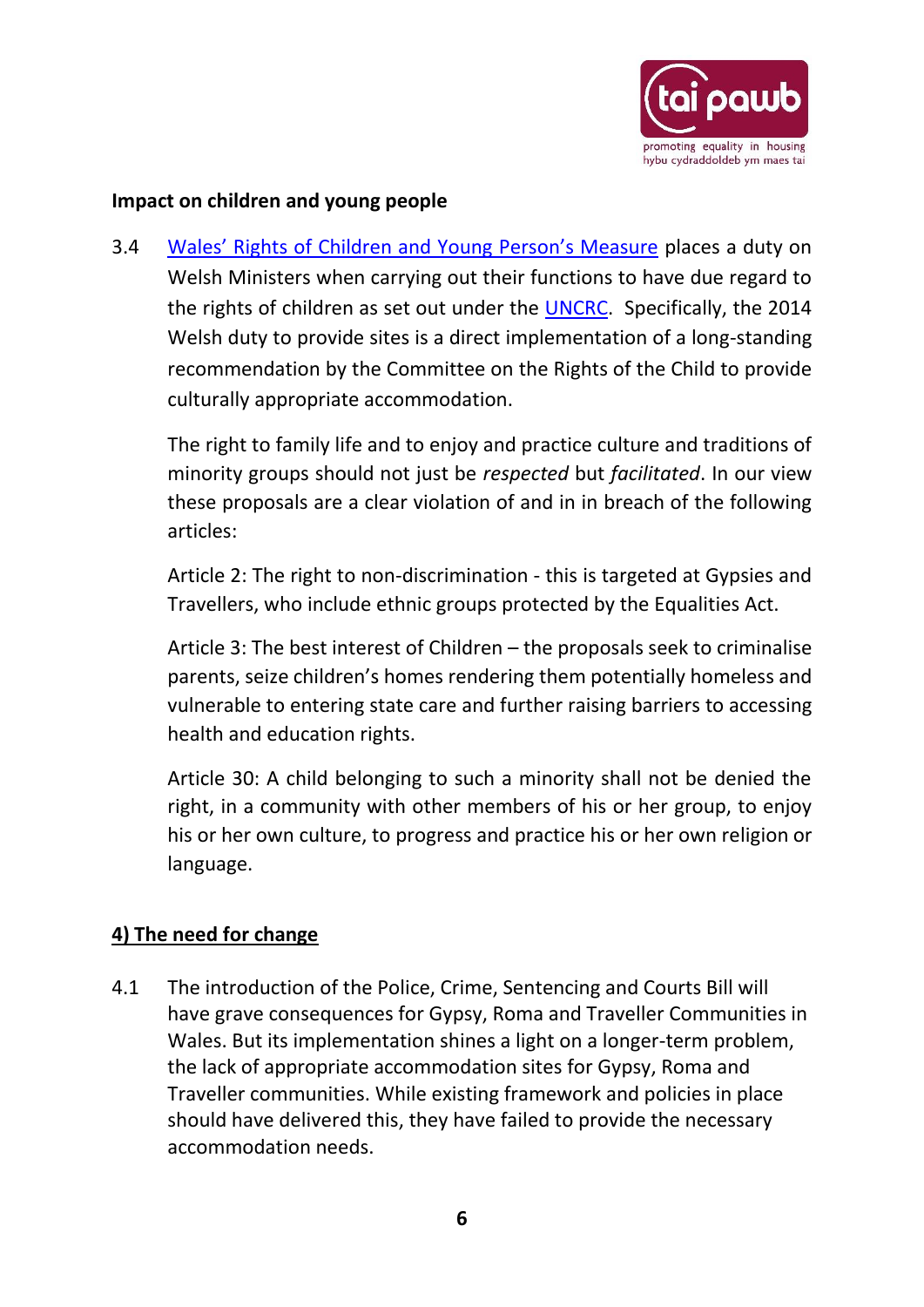

# **5. The Race Equality Action Plan and evidence of the need for change**

5.1 The draft Race Equality Action Plan (REAP) sets out actions and outcomes for Wales to become an anti-racist nation by 2030. The provision of housing is a core commitment to the plan. Indeed, it recognises the need to provide more residential and transit sites, so GRT communities have "more accessible and flexible ways of accessing culturally appropriate site provision."

#### **Realising a commitment to mitigate discriminatory legislation**

5.2 The draft REAP commits to oppose legislation that will criminalize or attempt to force Gypsy and Traveller communities away from their traditional way of life. To its credit, the Senedd has voted to withhold consent for elements of the PCSC Bill, with the UK Government ignoring this request and legislating for this Bill in the recent Queens Speech. Should this happen, the REAP states the Welsh Government will refer to the commitments made in the housing section of the plan and deliver the necessary change to accommodation provision.

#### **Change required to the local decision-making process**

- 5.3 The draft REAP specifically refers to the need for better training and understanding amongst key local decision-makers involved in the provision of accommodation sites for Gypsy, Roma and Travellers. These include:
	- "Local authority staff who are informed and culturally sensitive to the accommodation needs of Gypsies and Travellers."
	- "Elected members are informed and sensitive to the needs of Gypsies and Travellers."
	- "Racist language, sentiment and actions towards the Gypsy Traveller communities are not tolerated and widely condemned."
- 5.4 Tai Pawb support fully the need for training and education around antiracism and cultural understanding. Yet, we also believe it is *deeds not*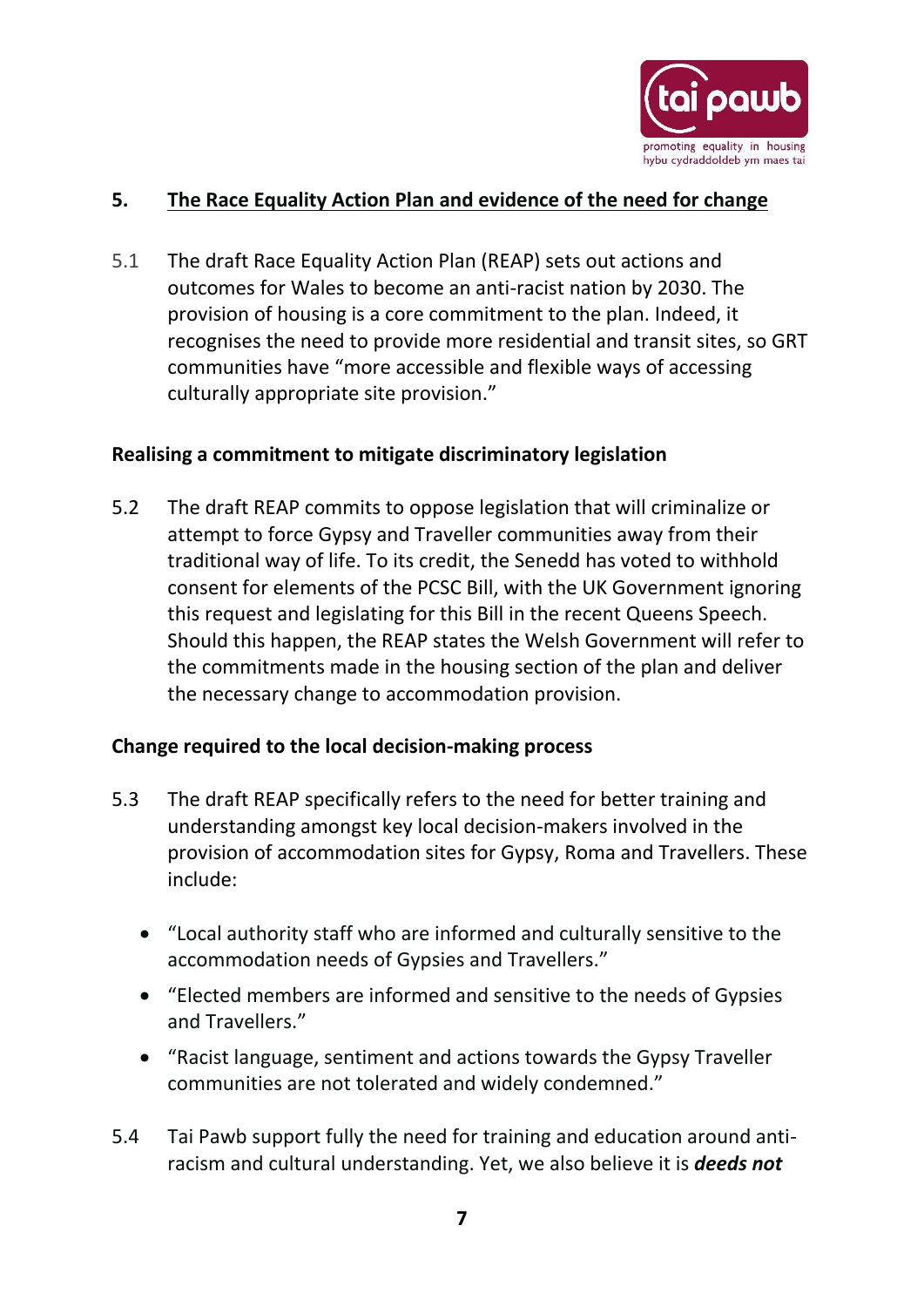

*words* by which these sentiments must be measured. Given the recognition of a lack of existing provision and the inclusion of these priorities in the draft REAP, the Welsh Government may require stronger action to achieve their goal of an anti-racist Wales. To achieve this, Tai Pawb feel it is essential that the REAP is fully funded and a wide range of stakeholders involved in its implementation. Crucially a framework is also required to monitor progress and allow for scrutiny and accountability.

#### **6. Nation of Sanctuary**

6.1 The Welsh Government and parts of civic society are seeking for Wales to become the "World's first Nation of Sanctuary", an excellent objective which Tai Pawb fully supports. A Nation of Sanctuary involves "celebrating Welsh hospitality" while also ensuring a "Wales wherever people seeking sanctuary go, they are met with welcome, understanding and celebration of their unique contribution to the rich tapestry of Welsh life." In working towards this vision, it is important to ask whether the accommodation made available for Gypsy, Roma and Travellers fulfils this goal? And if not, how can we achieve this aspiration for our own diverse communities to protect and promote their way of life?

#### **7. A longer-term solution: realising the right to adequate housing**

- 7.1 Tai Pawb notes the commitment of the Welsh Government to a White Paper on a right to adequate housing and rent controls as part of its Programme for Government and look forward to contributing to these conversations. The universal right to adequate housing comes from the UN economic, social, and cultural covenant on the right to an adequate standard of living.
- 7.2 The seven components of the right to adequate housing are:
	- Legal security of tenure
	- Availability of services, materials and infrastructure
	- Affordable housing
	- Accessible housing